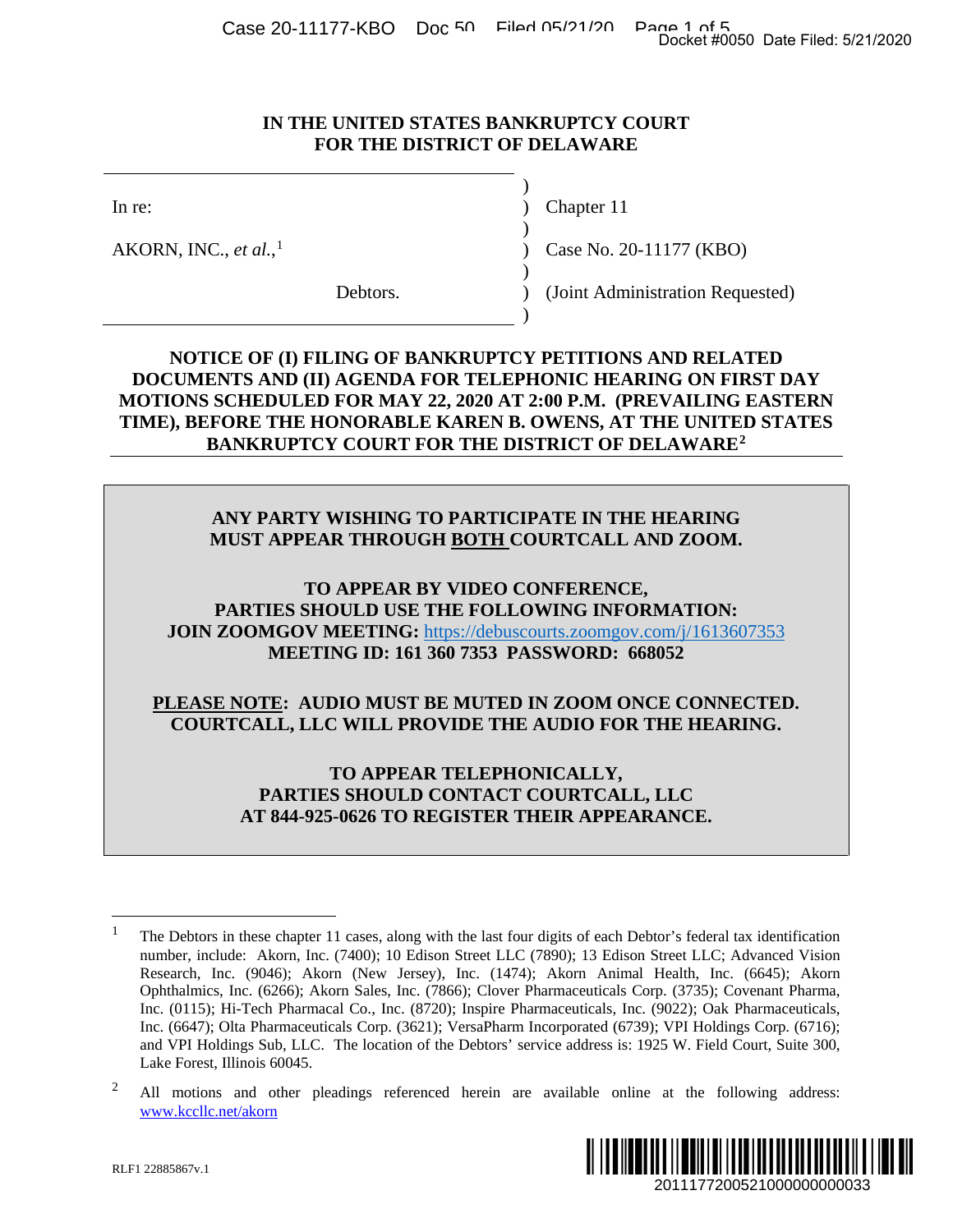PLEASE TAKE NOTICE that on May 20, 2020, the above-captioned debtors and debtors in possession (collectively, the "Debtors") filed the following voluntary petitions (collectively, the "Petitions") for relief under chapter 11 of title 11 of the United States Code, 11 U.S.C. §§ 101-1532:

#### A. Voluntary Petitions:

- 1. [Akorn, Inc.](http://www.kccllc.net/akorn/document/2011177200520000000000001)
- 2. [10 Edison Street LLC](http://www.kccllc.net/akorn/document/2011177200520000000000003)
- 3. [13 Edison Street LLC](http://www.kccllc.net/akorn/document/2011177200520000000000004)
- 4. [Advanced Vision Research, Inc.](http://www.kccllc.net/akorn/document/2011177200520000000000005)
- 5. [Akorn \(New Jersey\), Inc.](http://www.kccllc.net/akorn/document/2011177200520000000000006)
- 6. [Akorn Animal Health, Inc.](http://www.kccllc.net/akorn/document/2011177200520000000000007)
- 7. [Akorn Ophthalmics, Inc.](http://www.kccllc.net/akorn/document/2011177200520000000000008)
- 8. [Akorn Sales, Inc.](http://www.kccllc.net/akorn/document/2011177200520000000000002)
- 9. [Clover Pharmaceuticals Corp.](http://www.kccllc.net/akorn/document/2011177200520000000000009)
- 10. [Covenant Pharma, Inc.](http://www.kccllc.net/akorn/document/2011177200520000000000010)
- 11. [Hi-Tech Pharmacal Co., Inc.](http://www.kccllc.net/akorn/document/2011177200520000000000011)
- 12. [Inspire Pharmaceuticals, Inc.](http://www.kccllc.net/akorn/document/2011177200520000000000012)
- 13. [Oak Pharmaceuticals, Inc.](http://www.kccllc.net/akorn/document/2011177200520000000000014)
- 14. [Olta Pharmaceuticals Corp.](http://www.kccllc.net/akorn/document/2011177200520000000000013)
- 15. [VersaPharm Incorporated](http://www.kccllc.net/akorn/document/2011177200520000000000018)
- 16. [VPI Holdings Corp.](http://www.kccllc.net/akorn/document/2011177200520000000000017)
- 17. [VPI Holdings Sub, LLC](http://www.kccllc.net/akorn/document/2011177200520000000000019)

PLEASE TAKE FURTHER NOTICE that in addition to filing the Petitions, the Debtors filed the following first day motions and related documents (collectively, the "First Day Motions"):

- B. First Day Declaration:
- 18. Declaration of Duane Portwood in Support of Chapter 11 Petitions and First Day Motions [\[Docket No. 15](http://www.kccllc.net/akorn/document/2011177200520000000000033) – filed May 21, 2020]
- C. First Day Motions:
- 19. Debtors' Motion Seeking Entry of an Order (I) Directing Joint Administration of Their Related Chapter 11 Cases and (II) Granting Related Relief [\[Docket No. 2](http://www.kccllc.net/akorn/document/2011177200520000000000020) – filed May 21, 2020]
- 20. Debtors' Motion Seeking Entry of Interim and Final Orders (I) Authorizing the Debtors to (A) Obtain Postpetition Financing and (B) Utilize Cash Collateral, (II) Granting Liens and Superpriority Administrative Expense Claims, (III) Granting Adequate Protection, (IV) Modifying the Automatic Stay, (V) Scheduling a Final Hearing, and (VI) Granting Related Relief [\[Docket No. 14](http://www.kccllc.net/akorn/document/2011177200520000000000032) – filed May 21, 2020]
- 21. Debtors' Motion Seeking Entry of Interim and Final Orders (I) Authorizing Debtors to Pay Prepetition Claims of Certain Critical Vendors, Foreign Vendors,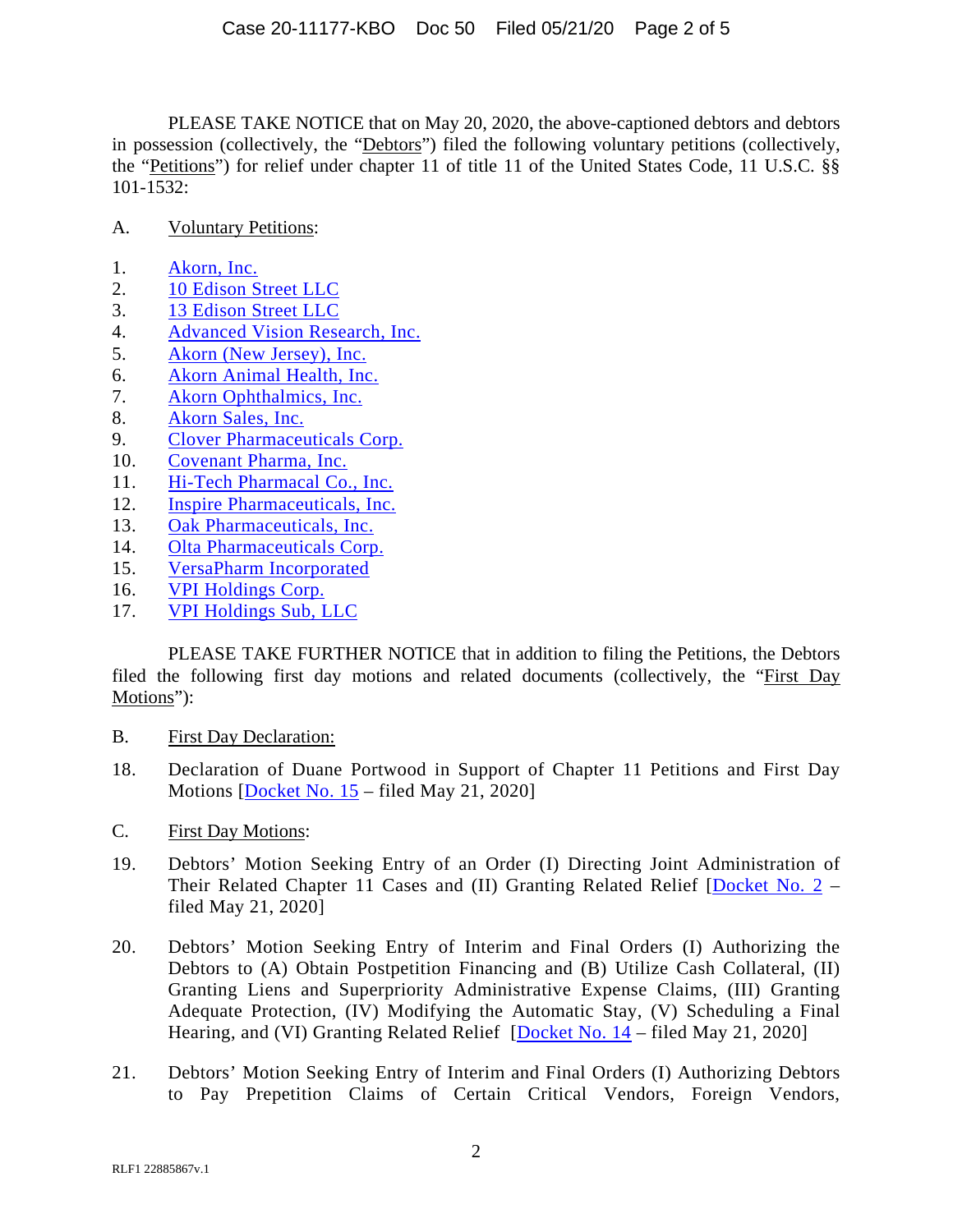Import/Export Claimants, 503(b)(9) Claimants, and Lien Claimants, (II) Granting Administrative Expense Priority to All Undisputed Obligations on Account of Outstanding Orders, and (III) Granting Related Relief [\[Docket No. 12](http://www.kccllc.net/akorn/document/2011177200520000000000030) – filed May 21, 2020]

- 22. Debtors' Motion Seeking Entry of Interim and Final Orders (I) Authorizing the Debtors to (A) Continue to Operate Their Cash Management System, (B) Honor Certain Prepetition Obligations Related Thereto, (C) Maintain Existing Business Forms, and (D) Continue to Perform Intercompany Transactions and (II) Granting Related Relief  $[Docket No. 3 - filed May 21, 2020]$  $[Docket No. 3 - filed May 21, 2020]$
- 23. Debtors' Motion Seeking Entry of Interim and Final Orders (I) Authorizing the Debtors to Maintain and Administer Their Existing Customer Programs and Honor Certain Prepetition Obligations Related Thereto, and (II) Granting Related Relief [\[Docket No. 9](http://www.kccllc.net/akorn/document/2011177200520000000000027) – filed May 21, 2020]
- 24. Debtors' Motion Seeking Entry of Interim and Final Orders (I) Authorizing, But Not Directing, the Debtors to (A) Pay Prepetition Employee Wages, Salaries, Other Compensation, and Reimbursable Employee Expenses and (B) Continue Employee Benefits Programs and (II) Granting Related Relief [\[Docket No. 4](http://www.kccllc.net/akorn/document/2011177200520000000000022) – filed May 21, 2020]
- 25. Debtors' Motion Seeking Entry of Interim and Final Orders (I) Authorizing the Debtors to (A) Pay Their Obligations Under Insurance Policies Entered Into Prepetition, (B) Continue to Pay Brokerage Fees, (C) Renew, Supplement, Modify, or Purchase Insurance Coverage, and (D) Maintain the Surety Bonds, and (II) Granting Related Relief [\[Docket No. 7](http://www.kccllc.net/akorn/document/2011177200520000000000025) – filed May 21, 2020]
- 26. Debtors' Motion Seeking Entry of Interim and Final Orders (I) Authorizing the Payment of Certain Prepetition and Postpetition Taxes and Fees and (II) Granting Related Relief [\[Docket No. 8](http://www.kccllc.net/akorn/document/2011177200520000000000026) – filed May 21, 2020]
- 27. Debtors' Motion Seeking Entry of Interim and Final Orders (I) Determining Adequate Assurance of Payment for Future Utility Services, (II) Prohibiting Utility Providers from Altering, Refusing, or Discontinuing Utility Services, (III) Establishing Procedures for Determining Adequate Assurance of Payment, and (IV) Granting Related Relief [\[Docket No. 10](http://www.kccllc.net/akorn/document/2011177200520000000000028) – filed May 21, 2020]
- 28. Debtors' Motion Seeking Entry of Interim and Final Orders (I) Approving Notification and Hearing Procedures for Certain Transfers of and Declarations of Worthlessness with Respect to Common Stock and (II) Granting Related Relief [\[Docket No. 13](http://www.kccllc.net/akorn/document/2011177200520000000000031) – filed May 21, 2020]
- 29. Debtors' Application for Entry of an Order Appointing Kurtzman Carson Consultants LLC as Claims and Noticing Agent Effective as of May 20, 2020 [\[Docket No. 6](http://www.kccllc.net/akorn/document/2011177200520000000000024) – filed May 21, 2020]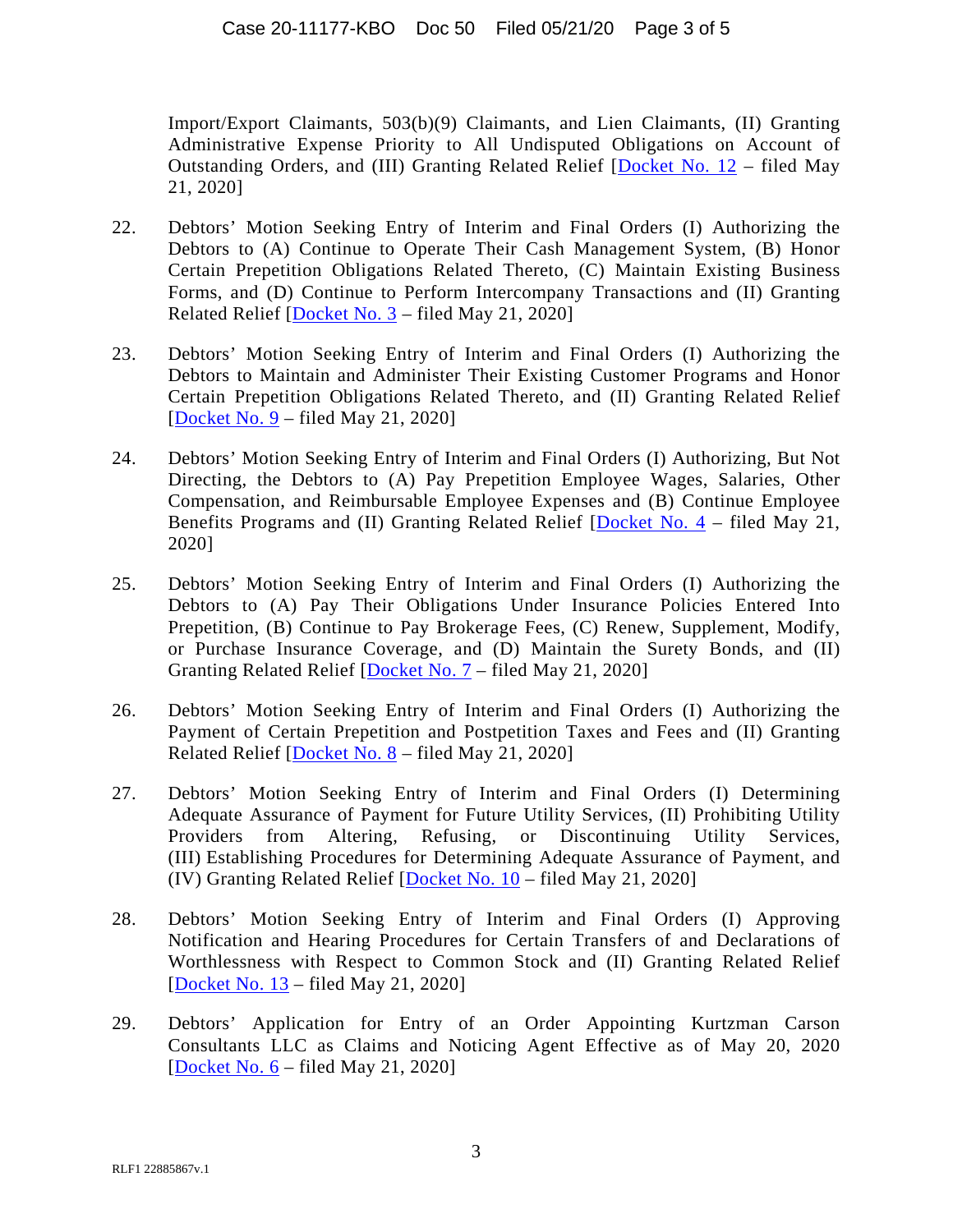- 30. Debtors' Motion Seeking Entry of an Order (I) Restating and Enforcing the Worldwide Automatic Stay, Anti-Discrimination Provisions, and *Ipso Facto*  Protections of the Bankruptcy Code, (II) Approving the Form and Manner of Notice, and (III) Granting Related Relief  $[Docket No. 5 - filed May 21, 2020]$  $[Docket No. 5 - filed May 21, 2020]$
- 31. Debtors' Motion Seeking Entry of an Order (I) Authorizing the Debtors to File a (A) Consolidated List of Creditors in Lieu of Submitting a Separate Mailing Matrix for Each Debtor and (B) Consolidated List of the Debtors' Thirty Largest Unsecured Creditors, (II) Authorizing the Debtors to Redact Certain Personal Identification Information, and (III) Granting Related Relief [\[Docket No. 11](http://www.kccllc.net/akorn/document/2011177200520000000000029) – filed May 21, 2020]
	- i. Notice of Filing of Proposed Redacted Version of the Creditor Matrix [\[Docket No. 16](http://www.kccllc.net/akorn/document/2011177200521000000000001) – filed May 21, 2020]
	- ii. Notice of Filing of Sealed Version of the Creditor Matrix [Docket No. 17 filed May 21, 2020]

PLEASE TAKE FURTHER NOTICE that a telephonic and video hearing with respect to the First Day Motions is scheduled for May 22, 2020 at 2:00 p.m. (prevailing Eastern Time) before The Honorable Karen B. Owens, United States Bankruptcy Judge for the District of Delaware (the "First Day Hearing"). Parties who wish to participate in the First Day Hearing may do so by contacting CourtCall at 844-925-0626 AND by joining the Zoom hearing at [https://debuscourts.zoomgov.com/j/1613607353;](https://protect-us.mimecast.com/s/OxSGCkRO7Vfq7Jx9C2rvt5?domain=debuscourts.zoomgov.com) meeting ID: 161 360 7353; password: 668052.

PLEASE TAKE FURTHER NOTICE that objections, if any, to the First Day Motions may be made at the First Day Hearing.